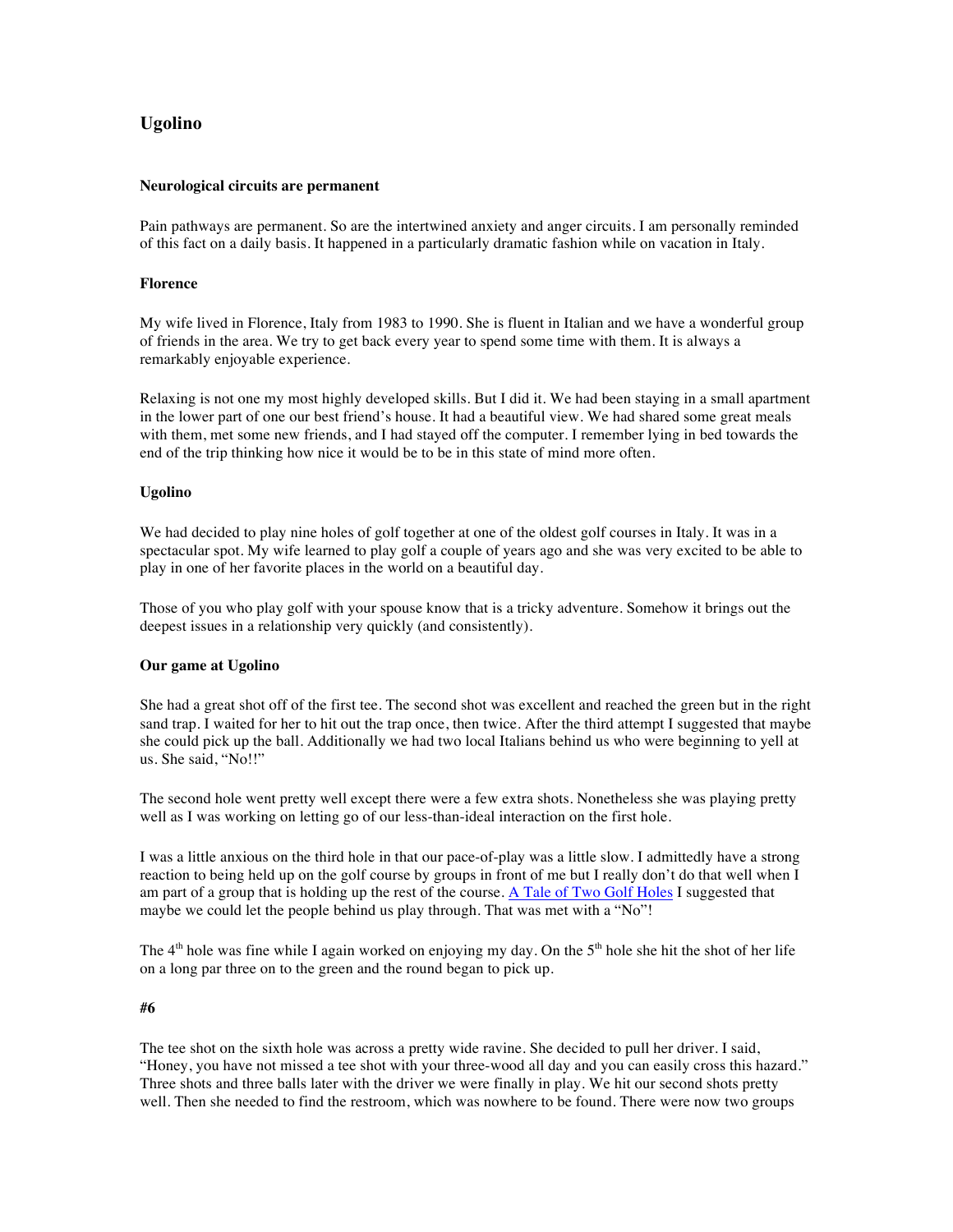playing up on us. As she was "coaching" me on how to drive the golf cart back to the clubhouse my brain exploded and I went into my infamous, highly developed victim mode. It came out as clenching my jaw and saying nothing. However, my body language was not subtle. She was not quite sure why I was so upset.

# **Gone**

The rest of the round is not worth describing. I will only tell you that I was the only one playing the ninth hole and my golfing partner was walking.

Here I was after being incredibly relaxed, on a wonderful day in Italy, with my beautiful wife in the worst mood you can imagine. I intellectually knew that the anger/victim pattern has nothing to do with the person or situation that set it off. It was I being triggered, but I could still not stop the reaction. Knowing this made it even worse as I also get a little hard on myself when I fail.

#### **At least one of us was sane**

She was thinking, "What kind of person am I married to?" However, she is a remarkably wise and understanding wife. She was able to see me separately from my reaction and did not engage with me until I calmed down. Historically this encounter would have wiped out the rest of our vacation. I did recognize my temporary insanity and in about 30 minutes I was fine. We had a wonderful lunch and evening.

I hung a picture of the golf course in my office to remind me that victim patterns are universal and permanent. It does not matter how great your external circumstances might be, they have little effect on what goes on in your head.

# **Anger will always be with you**

This experience was extremely humbling and enlightening. I used to think the goal of the DOCC project and somatic work was to "conquer" anger and never go into the victim mode. That thinking actually makes things much worse in that you are actually just suppressing anger. It is a disaster. Since that day I have committed to being more aware and honest with myself of when I dive into that hole. Paradoxically it does occur less often and although the sequence is always the same the duration is shorter and the intensity is diminished.

Make no mistake about this fact. Every human has a deep victim pattern. That is because we are limited in what we can do to influence our environment and we truly are victimized on a regular basis. It is how you relate to this reality is what deeply affects the quality of your life. The Advantages of Victimhood

# **"You don't need surgery"**

Any time a patient comes in with chronic pain and rates him or herself as a zero on anxiety, depression, and irritability our whole staff recognizes we are in for a difficult interaction regardless how hard we try to be of service. As soon as I point out that I don't see anything that I can do surgery on he or she often explodes. It is usually very intense and they can be verbally abusive to my staff. They don't dare take me on. The more we try to calm them down the worse it gets. We have learned to let go very quickly and offer to see them back if they wish. We feel upset in that we know what is possible for them but they don't have the capacity to engage. Anger Simplified

#### **Your circumstances don't make that much difference**

I have one patient, who has experienced an extreme amount of stress in the form of domestic violence, financial disasters, and a poorly done spine surgery. Even though my surgery solved the structural spine